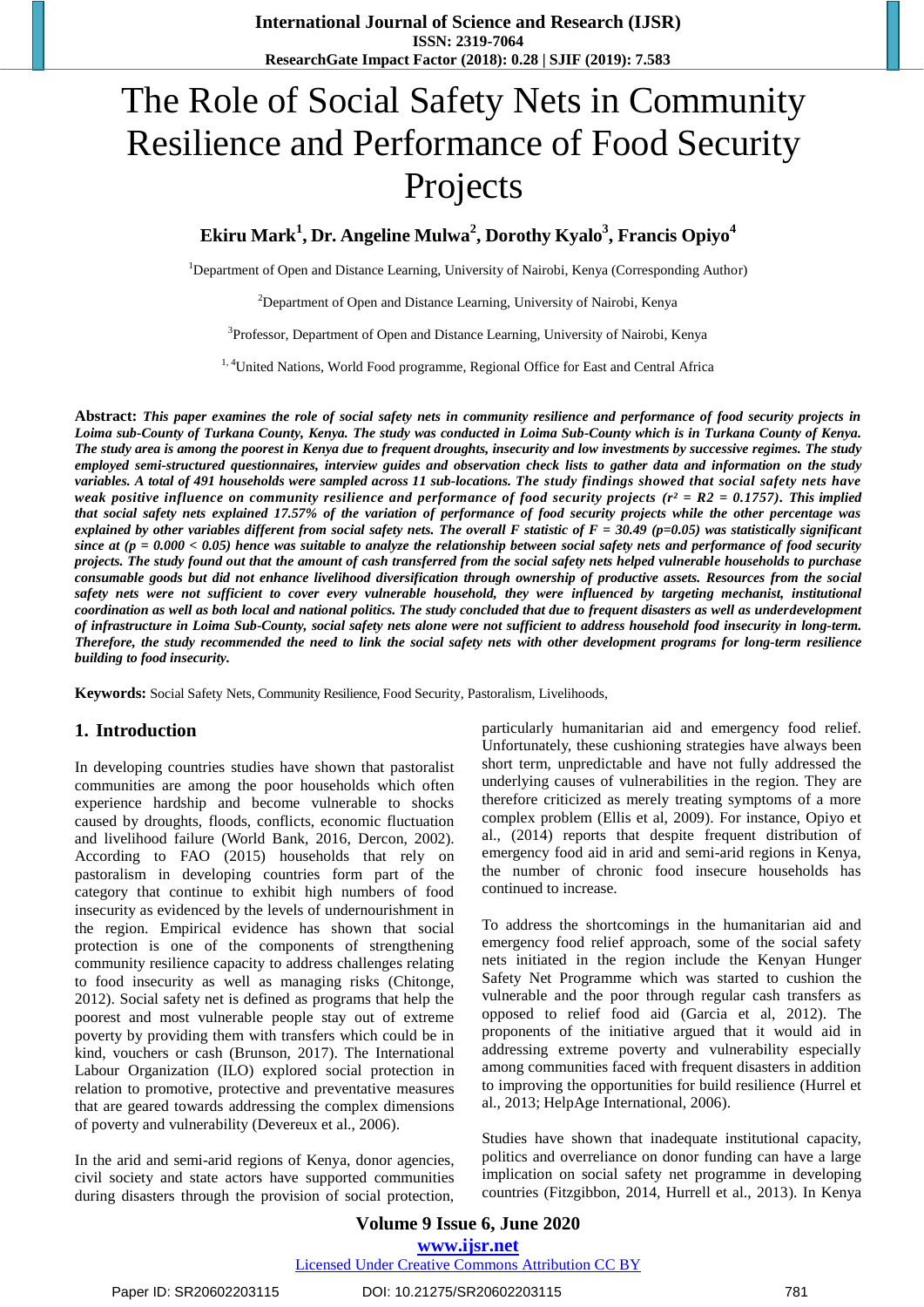the Hunger Safety Net Programme (HSNP) Phase II, almost came into a halt due to political reasons (Merttens et al., 2013). Political representatives and their constituents disagreed with the methodology used to identify eligible beneficiaries. This was attributed to lack of clarity on the resources available for cash transfer. However, despite the challenges associated with social safety net programme, evidence suggests that if properly designed and tailored to specific needs, they can enhance responses to vulnerabilities as well as support building communities' resilience capacity to food security (HelpAge International, 2006).

#### **1.1 Problem Statement**

Evidence documented in literature shows that social safety net programmes can support the building of resilience to stresses and shocks and address means of preventing and managing vulnerabilities in an effort to boost food security (UNDP, 2014). Food security exists when all people, at all times, have physical, social and economic access to sufficient, safe and nutritious food which meets their dietary needs and food preferences for an active and healthy life according to FAO (2000). However, food availability at the regional, national or even local level does not necessarily guarantee food security at the household or individual level.

In Loima Sub-County, households experience hardships and become vulnerable to shocks caused by climatic and related disasters as well as economic fluctuations (Watson and van Binsbergen 2008). Due to frequent disturbance of pastoralism-based livelihoods by droughts and other climate change related disasters, the main problem is lack of resources to diversify the livelihood for enhanced resilience against the impacts of climate change. Coping strategies employed by the individual households as well as support from humanitarian agencies has always been short term, unpredictable and have done little to address the underlying causes of vulnerabilities in the region.

To counter these inadequacies in traditional approaches of humanitarian response, the government of Kenya through various international and local partners initiated various social safety net programmes. Some of the social assistance programmes included the Hunger Safety Net Programme, the Orphans and Vulnerable Children Cash Transfer, the Older Persons Cash Transfer Programme, People living with Severe Disabilities Cash Transfer Programme and the Urban Food Subsidy Cash Transfer Programme. Several scholars have discussed the effectiveness of social safety nets in wider development context. For instance, Devereux and Cipryk, (2009) shared their experiences in Sub-Saharan Africa, Alderman and Hoddinott, (2007), Alderman and Yemtsov, (2013), Shared their experience on how social safety nets promote growth, while Khuda (2011) shared on the success of social safety nets in Bangladesh. However, there is a lack of attention on the impact of these programmes in enhancing food security to the vulnerable target populations. With this background the current study focused on the role of social safety net programmes in promoting community resilience and food security. Results from this study will be instrumental in enhancing the performance and sustainability of the social safety net programmes in addressing medium to long term food security needs of target populations.

#### **1.2 Hypothesis of the Study**

For this study, the following hypothesis was tested:

- 1) **H0**: Social safety nets do not have significant influence on the performance of food security projects in Loima Sub-County.
- 2) **H1** Social safety nets have significant influence on the performance of food security projects in Loima Sub County.

## **2. Literature Review**

The root of the concept of social safety net can be traced in the 'World Development Report' 1990. The report had a target of protecting the vulnerable through addressing chronic and transient poverty (Lipton 1997). Social safety net was first defined as "some form of income insurance to help people through short term stress and calamities" (World Bank, 2015). This definition was criticized for portraying social safety net as short-term relief operation separate from long term initiatives like cash transfer programmes. Following the Asian financial crisis, the concept was redefined in 2003, to incorporate risk reduction roles in various transfer programmes (Khan and Arefin, 2013). Social safety nets were redefined as programmes which protect a person or household against two adverse outcomes in welfare: chronic incapacity to work and earn (chronic poverty) and a decline in this capacity from a marginal situation that provides minimal livelihood for survival with few reserves (transient poverty)" (Khan and Arefin, 2013).

With reference to International Labour Organization (ILO), social safety nets entail promotive, protective, preventative and transformative measures utilized to address the complex, interrelated issues of underlying vulnerabilities to food insecurity (Devereux et al., 2004). Protective measures are used to support those without the means to earn an income or means of subsistence. It includes cash transfer, foster care grants, food aid, health fee waiver. Promotive and preventative measures differ but measures used can overlap as programme could prevent an individual from shocks as well as promoting opportunities for them to build a sustainable livelihood means to become less vulnerable (Thakur, 2009). Transformative measures entail addressing long-term solutions to issues of exclusion and marginalization (Devereux et al., 2004).

Understanding food security based on social safety nets is broader as it entails adequate food availability and the ability of acquiring it. Not only is producing sufficient food the most important but also the entitlement of producing, purchasing, receiving and utilizing is important in this context (Maxwell, 1992). Social safety net initiatives such as food for work and cash transfer can help in increasing the household income and reduces the need for recurrent and continued humanitarian assistance. Households may use the income to diversify their livelihoods hence become resilient to food insecurity (Slater and Dana, 2006). This enhances the economic and productive capacities of the most marginalized communities.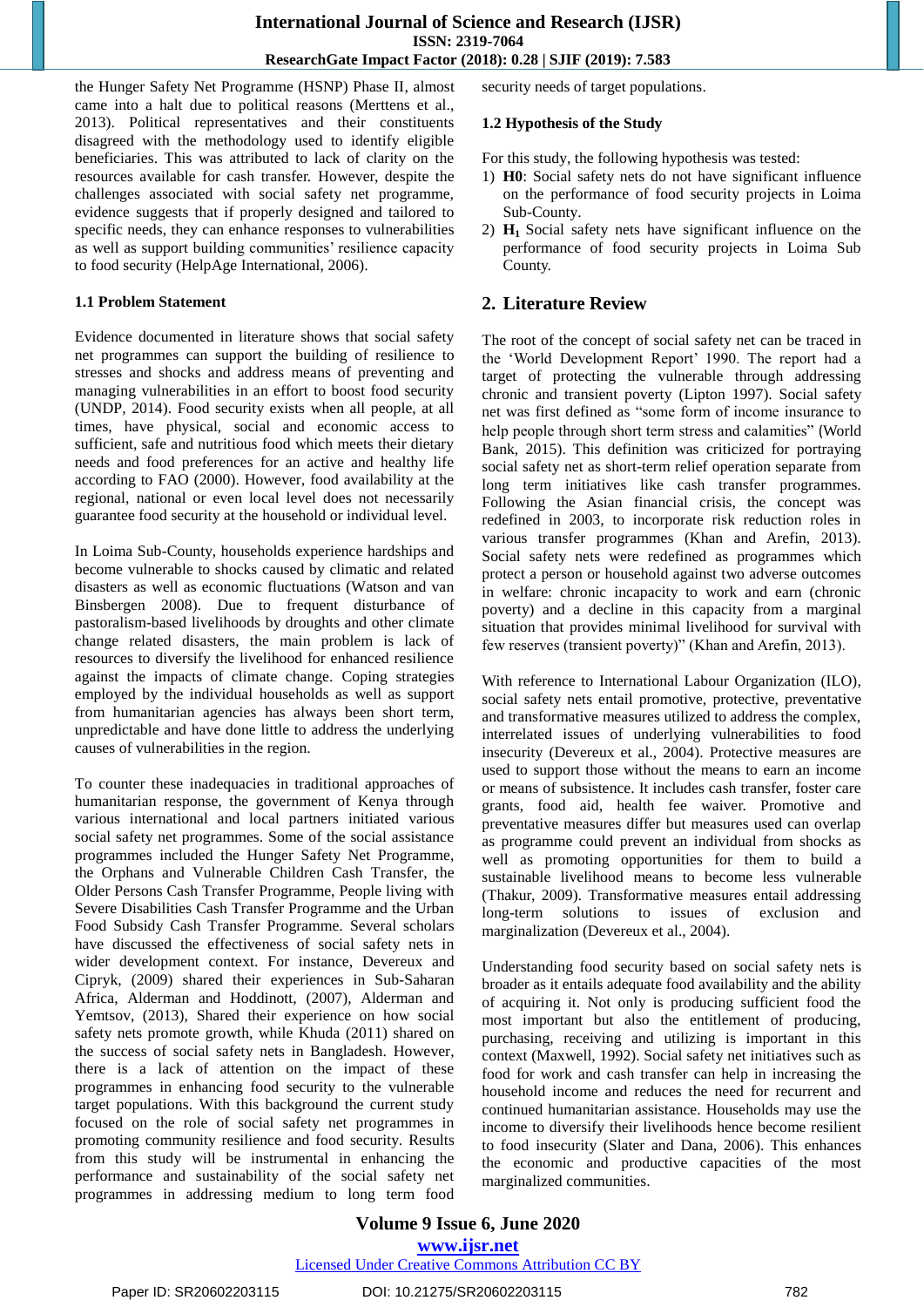In the late 1990"s opponents of social protection criticized it as a means of converting the poor into passive recipients with no distinct contribution to sustainable poverty reduction (Devereux, 2002). In the low income countries, they considered the initiatives as waste of public resources and questioned its affordability. However, in 2009, a study by International Labour Organization and World Health Organization showed that these minimum transfers by governments for Social protection were not that costly in terms of per capita (ILO and WHO, 2009). With reference to the ILO and WHO studies, social safety nets can be short and long term. The short term social protection programme support the poor with an immediate relief to survive in shock situations. On the other hand, long-term social protection programmes help to cushion the households and individuals through enhancing productivity and savings as well as gradually moving them towards an improved livelihood system (Pradhan et al, 2013).

Presently, in Kenya there exist 3 types of social safety net programmes namely: social security, health insurance and social assistance. Social security and health insurance fall under the National Social Security Fund (NSSF) and the National Health Insurance Fund (NHIF) respectively. The NSSF mandate is to offer services to individuals or families from the formal and informal sector with regard to receipt and management of contributions for financial security (NSSF, 2015). NHIF on the other hand is a health fund which allows minimum contribution of \$5 for individuals in informal sector for them to access medical services.

Social assistance which includes national cash transfers, food distribution, public works and grants is the third type of social safety net in Kenya. (one off payments). The national cash transfer programmes in Kenya include: Hunger Safety Net Programme (HSNP), the Orphans and Vulnerable Children Cash Transfer Programme (CT-OVC), the Older Persons Cash Transfer Programme (OPCT), People living with Severe Disabilities Cash Transfer Programme (PWSD-CT) and the Urban Food Subsidy Cash Transfer Programme (UFSCT) (World Bank, 2013). The programmes are funded and supported by the World Bank, the Department for International Development (DFID), and the United Nations Children"s Fund (UNICEF). The government ministries which coordinate the programmes include: Ministries of Labour, Social Security and Services, Education, Health, Devolution and Planning, and the Interior and Coordination of National Government (Ikiara, 2007). However, this study focused on social safety net programmes that are directly linked to food security.

In developing countries, evidence from the literature shows existence of various factors that hinder effective delivery of social protection schemes. The first factor is on affordability and sustainability given the fact that most developing states have high dependency on foreign aid to meet financial gaps. (Nino-Zarazua et. al, 2012). The Second factor is on the institutional capacity for the state to deliver social protection programmes. Low income states in sub-Saharan Africa face difficulty with the design, implementation and evaluations of social protection programmes and thus tend to rely heavily on donor support both in terms of resources and technical skills. institutional capacity built may be lost during the transition to full state ownership of initiatives (Gentilini, 2011). political dimensions and their relation to cash transfer programs is another factor hindering sustainability of the programme in developing countries. Evidence has shown that formulation of social transfer programmes during elections has been used by those in government in accruing votes from citizens who may believe that their vote could enable them to participate in a programme (Hurrell et al., 2012). Political engagements have equally affected social cash transfer in relation to registration of target members, delivering payment, transfer values management of grievances and distribution of communities that are eligible (Hurrell et al., 2012).

Different literature shows different result on the performance of the Hunger Safety Net Programme in Kenya. For instance, Kabare (2015) in her study on the use of cash transfer programmes in progressively addressing poverty and vulnerability in Kenya found out that, that the HSNP has decreased the levels of food insecurity and poverty in the four arid and semi-arid counties through an improvement on food expenditure and malnutrition rates, a lessened dependence on emergency food aid and an increase in the accrual and retention assets rather than selling off assets when faced with unexpected shocks and stresses which showed increased resilience. Sophie and Katsushi (2019) also evaluated the hunger safety net program in Kenya and found out that 30% of the poverty reduction in the implementing counties was due to cash transfer while 70% was as a result of economic growth. Case studies of Ethiopia, Kenya and Uganda, as well as wider social protection literature, confirm there is currently an evidence gap when it comes to social protection"s contribution to long-term adaptation and resilience to food insecurity.

## **3. Theoretical Framework**

The study adopted the political economy theory to explain the vulnerabilities among the pastoralist households and the need for government investment in the sector. The political economy theory asserts that poverty is a product of certain economic and social processes that are inherent in given social systems. It argues that there is a conflict of interest between the rich and poor in society, and that the food poor remain poor not because of any individual or personal qualities, but because society denies them the legitimate share of benefits that should accrue to them (De Silva, 1982). Analysis of intervening factors on social safety nets was highly informed by Desai (2007) and Moges (2013) whose arguments suggest that there are political as well as institutional factors in the society that limit the expansion and survivability of antipoverty programmes which are meant to share economic growth and engage the poor in more productive endeavours.

With reference to political economy theory, community resilience and food security are determined by political, economic as well social factors. There are unique underlying factors to food insecurity among pastoralist communities, including high rates of poverty coupled with frequent disasters and economic marginalization (Kareithi, 2010). The political as well as the economic decisions of those in government has resulted in lack of sufficient infrastructure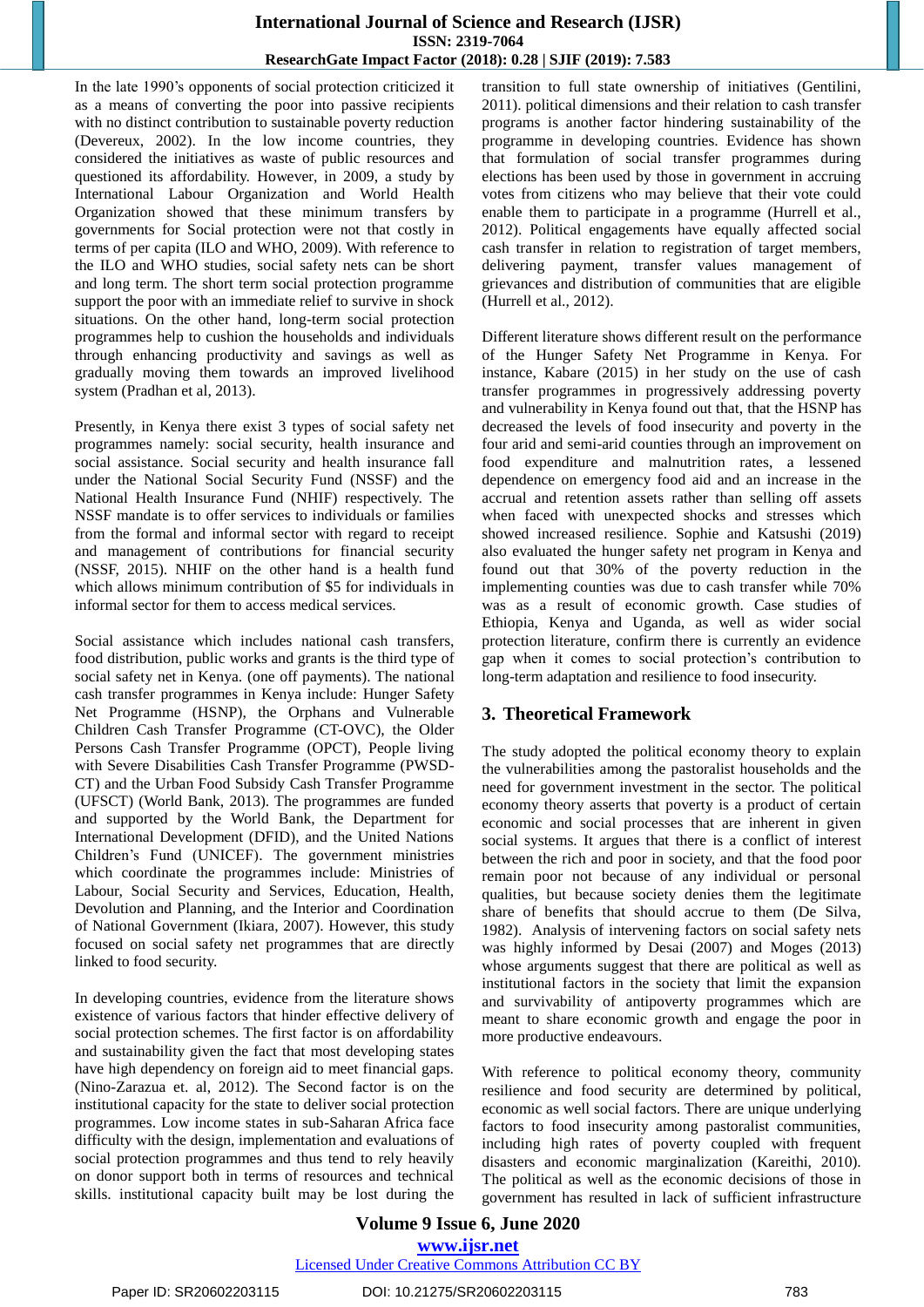to aid in food production and adaptation to climate change by the pastoralist communities. Based on this background, social protection emerged as a key development and humanitarian policy issue to support the different components of food systems and maintain their resilience in the face of major shocks.

## **4. Methodology**

#### **4.1 Study Area**

The study was conducted in Loima Sub-County which is in Turkana County of Kenya. Turkana county is among the

poorest counties in Kenya due to frequent droughts, insecurity and low investments by successive government due to its remotely located at the periphery of Kenyan northern frontier boarder (Kareithi, 2010). Due to high poverty rate, Turkana County is among the four arid and semi-arid counties in Kenya where the Hunger Safety Net Programme was initiated in 2007-2012 and 2013-2017. The programme was meant to contribute towards reduction of poverty, vulnerability and food insecurity through the delivery of cash to households that were deemed to be extremely poor. Figure (1) shows a map of Turkana County with an indication of study area which is Loima Sub-County.



**Figure 1:** Map of Turkana County showing the study area, (Source: ILRI, 2009)

#### **Data and Sampling**

Descriptive and correlational research designs were adopted for the study (Thomas, Silverman and Nelson, 2015). Both qualitative and quantitative descriptive research design were used to describe the existing social safety net programmesin the community while correlational design was used to measure the relationship between the variables on the performance of food security projects.

This study explored the experiences of pastoralist households and the perceived impacts of social safety net programmes in Kenya on their food security and diversification to non-pastoralist based livelihoods. The target population comprised 16,517 households in Loima Sub County which was arrived at by dividing the total population (229,863) of Loima Sub County by 6 which was the average number of individuals per household in Turkana County according to the 2019 census in Kenya. The unit of analysis in this study was the households, their analysis was categorized in reference to the 31 existing sub-locations in the study area. Selection of sub-locations for the study was guided by Slovin"s formula which led to random selection of 35% of 31 sub-locations for the study (Table1).

**Table 1:** Sample Size for Sub-Locations of Study

|                | Sub-location   | Population | No. of hh | Sample size |
|----------------|----------------|------------|-----------|-------------|
|                | Kotaruk        | 3,925      | 654       | 25          |
| $\overline{2}$ | Naipa          | 4,502      | 750       | 28          |
| 3              | Turkwel        | 19,700     | 3,283     | 88          |
| 4              | Napeikar       | 5,500      | 917       | 32          |
| 5              | Lorugum        | 11,200     | 1,867     | 54          |
| 6              | Nadapal        | 25,000     | 4,167     | 99          |
| 7              | Kawalathe      | 4,000      | 667       | 26          |
| 8              | Lochor-edome   | 4,500      | 750       | 28          |
| 9              | Lochor-ekuyen  | 4,000      | 667       | 26          |
| 10             | Lochor-alomala | 6,907      | 1,151     | 27          |
| 11             | Lokiriama      | 9,865      | 1,644     | 49          |
|                |                | 99.099     | 16,517    | 491         |

A multi-stage sampling strategy was used to select the sample from the 11 sub-locations selected. Sample size for the households was obtained using Slovin"s formula denoted by the population size and the acceptable margin of error of 0.05 as indicated in the following formula:

Sample Size (n) =  $1 + Ne^2$ 

**Volume 9 Issue 6, June 2020 www.ijsr.net** Licensed Under Creative Commons Attribution CC BY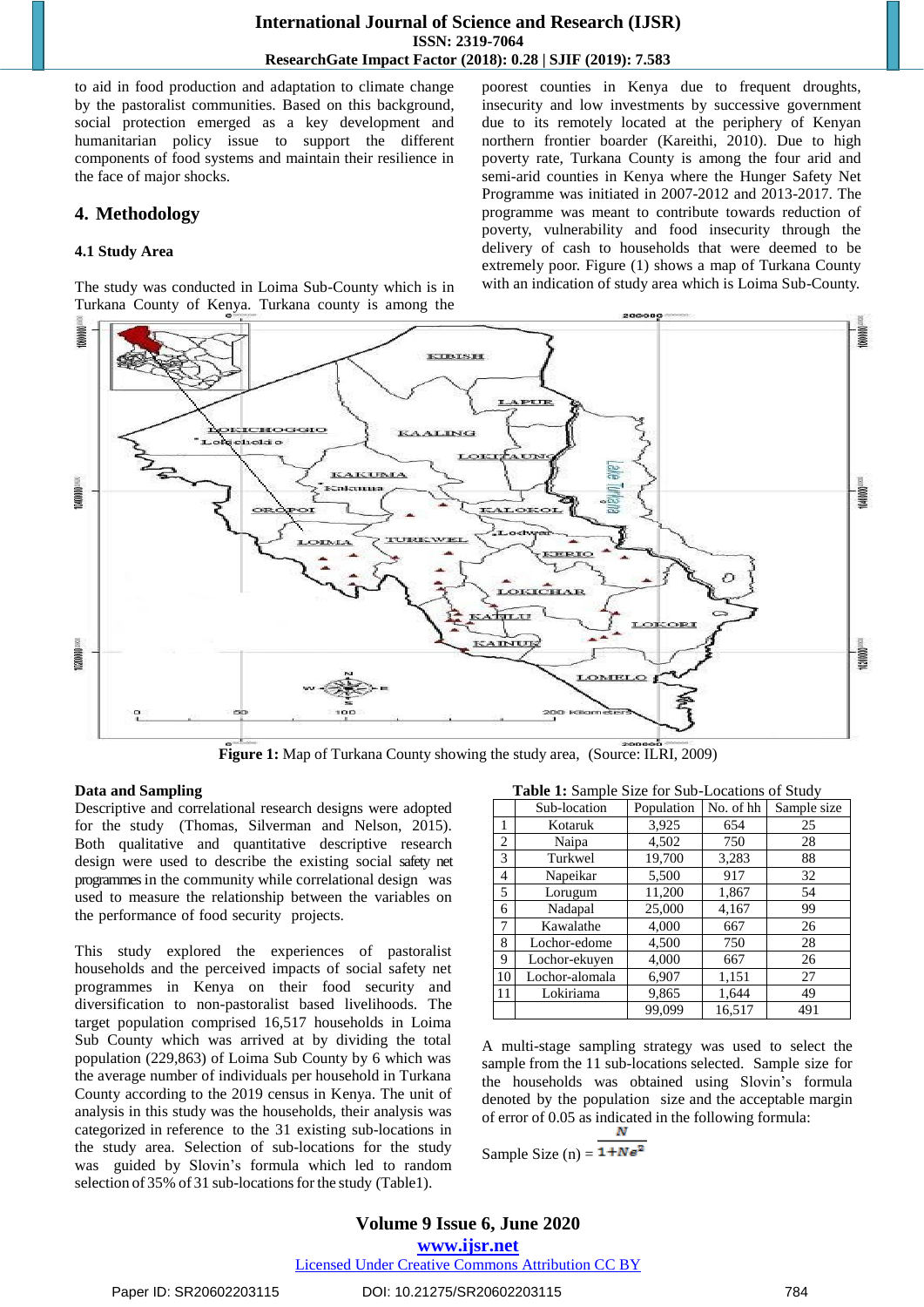# Where: *n =* Number of samples N = Number of Households  $e =$ Marginal error (0.05) Calculating the sample size, Sample Size (n) =<br> $\frac{16,517}{1+16,517*0.05^2} = 390.54 \approx 391$

An extra 100 households were added to make the sample size to be 491 so as to take care of the sampling errors. Simple random sampling strategy was used to select 491 households for the study. Purposive sampling was employed to identify key informant interviewees who in this case were the project managers Mertens (2014). The main instruments of data collection for the study were semistructured questionnaires, interview guides and observation check lists.

#### **Data Analyses**

To establish performance of food security projects, the four standard components of food security were analyzed. A three-tier food consumption score on a scale of poor (1-21), borderline  $(21.5-35)$  and acceptable  $(>35)$  was used to analyze food access. Dietary diversity index was used to analyze food utilization and the nutritional value of food consumed.

The research instruments were checked for validity to ensure that they measure correctly the intended constructs (Heale and Twycross, 2015). In this study the reliability of the instruments was taken at Cronbach"s alpha coefficient of 0.8, since it is greater than 0.7. Descriptive analysis was used to understand nonparametric data while inferential statistics were used to test the hypotheses which were further used to generalize the findings. Linear regression model was developed to establish relationships between the dependent and independent variables on social safety nets and food security projects in the study area. The model equation is illustrated below.

*Performance of food security projects = f (Social safety nets)*

 $Y = f(X, \varepsilon)$ Y = βo + β1X + **ε** Where

 $Y =$  Performance of food security projects  $X =$  Social Safety nets

 $β<sub>0</sub> = Constant term$ 

β1 = Beta Coefficient

## **5. Results**

#### **Major Shocks threatening Food Security in Loima sub county**

Major shocks that threatened food security in the study area include: climate related shocks and disasters, conflicts and insecurity as well as economic crises (Table 2). Loima Sub-County is located in the arid and semi-arid region of Kenya thus households are exposed to frequent droughts and other climate related disasters, these occurrences make daily life hard for people households which are already poor. Kenya National Drought Management Authority (NDMA, 2015) puts Turkana County poverty index at 94.3% affecting 481,442 people.

Pastoralism is the main source of livelihood in the study area, which is usually vulnerable to the impacts of drought. With death of livestock as a result of climate related disasters households have always relied on humanitarian aid. The area is located in the remote periphery of Kenyan boarder with Ethiopia and South Sudan coupled with low government investments. This has added to create food security vulnerabilities in the area.

**Table 2:** Causes of Food Insecurity

| Causes of Food Insecurity          |             | Frequency   Percentage |
|------------------------------------|-------------|------------------------|
|                                    | $(n = 424)$ | $\%$ )                 |
| Conflicts and Insecurity           | 112         | 26.5                   |
| Climate shocks and Natural hazards | 256         | 60.6                   |
| Economic crises                    | 52          | 12.3                   |
| Others                             |             |                        |

#### **Coping Strategy to food insecurity**

With frequent disasters accelerating food insecurity in the study area, coping strategies employed by households include: Relying on less preferred and less expensive food, borrowing of food from relative and friends, limit portion size at meals, restricting consumption by adults for small children to eat as well as reducing number of meals eaten in a day (Table3).

| Coping strategy                                                 |      | Never 1-2 days/week 3-6 days/week Daily |      |      |
|-----------------------------------------------------------------|------|-----------------------------------------|------|------|
|                                                                 |      | <b>Percentage of households</b>         |      |      |
| Rely on less preferred and less expensive food                  | 1.7  | 44                                      | 39   | .5.3 |
| Borrow food or rely on help from relative $(s)$ or friend $(s)$ | 10.8 | 55.6                                    | 33   | 0.7  |
| Limit portion size at meals                                     |      | 48.5                                    | 38   | 9.4  |
| Restrict consumption by adults for small children to eat        | 10   | 51.5                                    | 38.5 |      |
| Reduce number of meals eaten in a day                           | 7.4  | 48.8                                    | 38.1 | 5.7  |

**Table 3:** Household Coping Mechanisms to Food Insecurity

Table 3 indicates that less preferred and less expensive food as a coping strategy was the most frequently used by majority of the residents 1-2days per week (44%), 15.3% use it daily, 39% use it 3-6days per week and only 1.7% do not use this as a food insecurity coping strategy. Borrowing or relying on help from relatives or friends is mostly used 1- 2 days per week (55.6%), 33% borrow food 3-6days per

week, 0.7% use this strategy daily and 10.8% never borrowed food as a coping strategy.

Limiting portion size at meals is another coping strategy mostly used 1-2 days per week by Turkana County residents (48.5%). 38% of the residents used this strategy 3-6 day per week, 9.4% limit portion size at meals daily and only 4% never used this as a coping strategy. On the other hand,

# **Volume 9 Issue 6, June 2020**

**www.ijsr.net**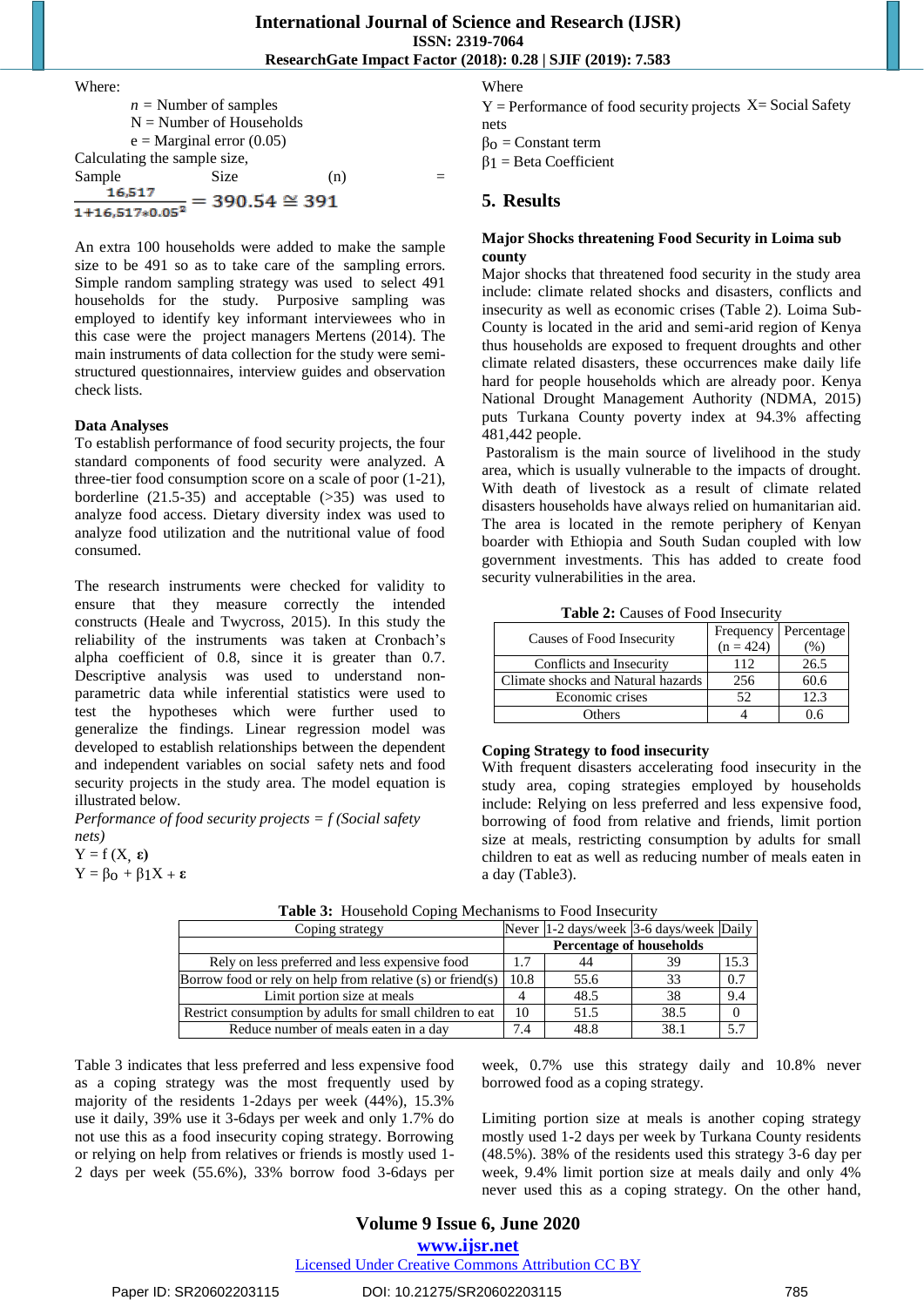restricting consumption by adults for small children to eat is used 1-2days per week by the residents (51.5%). 38.5% used this strategy 3-6 day per week and only 7.4% never used this strategy. Majority of the households reduce meals eaten in a day 1-2 days per week to cope for food insecurity (48.8%). 38.1% used this strategy 3-6 day per week, only 5.7% use this strategy daily and 7.4% never used this food insecurity coping strategy. These coping strategies employed by households have always been short term and in most cases households in Loima ended up in hunger. The households have always relied on humanitarian aid which traditionally has always been inform of food aid.

#### **Social Safety Net Programmes in Loima Sub-County**

Due to unsustainability nature of relief food, the government of Kenya through International partners initiated social safety nets to build on the traditional relief food response strategy to disasters. Turkana is among the ASAL counties in which the hunger safety net programme (HSNP) was piloted and initiated. Other social protection initiatives in Kenya include Orphans and Vulnerable Children Cash Transfer Programme (CT-OVC), the Older Persons Cash Transfer Programme (OPCT), People living with Severe Disabilities Cash Transfer Programme (PWSD-CT) and the Urban Food Subsidy Cash Transfer Programme (UFSCT).

The results indicated that only 14.4% (60) of the respondents had enrolled in a social safety net programs while the remaining 85.6% (356) were not enrolled in any social safety nets programmes. To understand the components of social safety net programmes better in the study area, respondents were asked to respond to questions relating to the programmes (Table 4). The items were based on a 5 point Likert scale ranging from  $5 =$  Strongly Agree,  $4 =$ Agree,  $3$  = Neutral,  $2$  = Disagree, and lastly  $1$  = Strongly Disagree.

| <b>Statements</b>                                                                             | Mean | Standard<br>Deviation |
|-----------------------------------------------------------------------------------------------|------|-----------------------|
| The cash for the elderly caters for all my<br>household needs                                 | 2.34 | 1.05                  |
| The relief food items I get sustains us till the next<br>distribution                         | 2.31 | 0.99                  |
| The in-kind transfers help me to be more food<br>secure                                       | 3.06 | 1.17                  |
| The amount of cash given is enough for my basic<br>needs including food purchases             | 2.40 | 1.10                  |
| The period for transfers coverage is enough for<br>my household                               | 2.47 | 1.05                  |
| The targeting process was fair and transparent                                                | 3.01 | 1.11                  |
| There were no inclusion and exclusion errors in<br>the registration and targeting process     | 3.17 | 0.97                  |
| The transfers are quite often provided on a timely<br>basis                                   | 3.15 | 1.26                  |
| The local markets are functioning and all items<br>are found                                  | 2.44 | 1.14                  |
| As a result of cash injection into the local<br>markets there were no serious inflation rates | 3.22 | 1.06                  |
| Composite mean                                                                                | 2.76 | 0.39                  |

**Table 4:** Social Safety Nets

Table 4 shows that the respondents generally disagreed with most of the statements on social safety nets. In particular, when asked whether cash for the elderly caters for all household needs, a mean of 2.34 was returned with a standard deviation of 1.05, this indicates that the respondents feel the amount of cash disbursed for the elderly is not sufficient to cater for all the household needs. To check whether the relief food caters for the respondents until the next distribution, the responses gave a mean of 2.31 with a standard deviation of 0.99 to show that they disagreed with the given statement. The respondents also disagreed with statements on amount of cash being enough to cater for basic needs including food purchases, the period of coverage being enough for households, and local markets are well functioning posting means of 2.40, 2.47 and 2.44 respectively. Respondents were however, not sure or neutral on statements regarding in-kind transfers helping them be food secure with a mean of 3.06(1.17), fairness and transparency in the targeting process with mean 3.10(1.11), lack of inclusion and exclusion errors in the targeting process with mean 3.17(0.97), timely provision of transfers with mean  $3.15(1.26)$  and lastly the effect of cash injection on local markets inflation with mean 3.22(1.06). All the statement put together gave a combined mean of 2.76 and a standard deviation of 0.39 for social safety nets, indicating that respondents were not sure on statement regarding social safety nets in general. The results clearly indicate institutional, political and sustainability factors affecting performance of social safety net programmes.

According to hunger safety net programme report (Hurrell and Sabates-Wheeler, 2013) the main objective of social safety net is to cushion the community against disaster impacts as well as ensuring strengthening of livelihoods to minimize overreliance on relief food by the poor households. With reference to this background, the study sought to understand the impact of social safety net on building resilience through livelihoods diversification for enhanced food security, results are presented in Table 5.

| $\overline{\text{DE}}$ . Hilpact of Social Safety Types on Efvernor |                     |                   |  |  |
|---------------------------------------------------------------------|---------------------|-------------------|--|--|
| Impact                                                              | Frequency $(N=416)$ | Percentage $(\%)$ |  |  |
| Low                                                                 | 193                 | 46.4              |  |  |
| Fair                                                                | 192                 | 46 P              |  |  |
| High                                                                | 31                  | $^{\prime}$ .5    |  |  |

**Table 5:** Impact of Social Safety Nets on Livelihoods

Table 5 shows that almost an equal number of the study respondents felt that social safety nets had a low and fair impact on their livelihoods and resilience to food insecurity with frequencies of 46.4% (193) and 46.2% (192) respectively. Only a paltry 7.5% (31) of the respondents felt that the social safety nets programs had a high impact on their livelihoods and resilience to food insecurity. Challenges faced by the respondents with regard to social safety nets programmes in the study area include physical accessibility, low amounts disbursed, frequent delays in disbursements as well as inclusion and exclusion errors.

#### **Food Security Situation in Loima Sub County**

With reference to food availability, local food market was important in availing food in the study area. Food in the local market was mainly imported from other Counties in Kenya and bordering agricultural rich countries such as Uganda. Foods available in the local market included: cereals, vegetables, oil, sugar, dairy products, poultry products, as well as meat. However, lack of purchasing power especially during drought hindered food

## **Volume 9 Issue 6, June 2020 www.ijsr.net**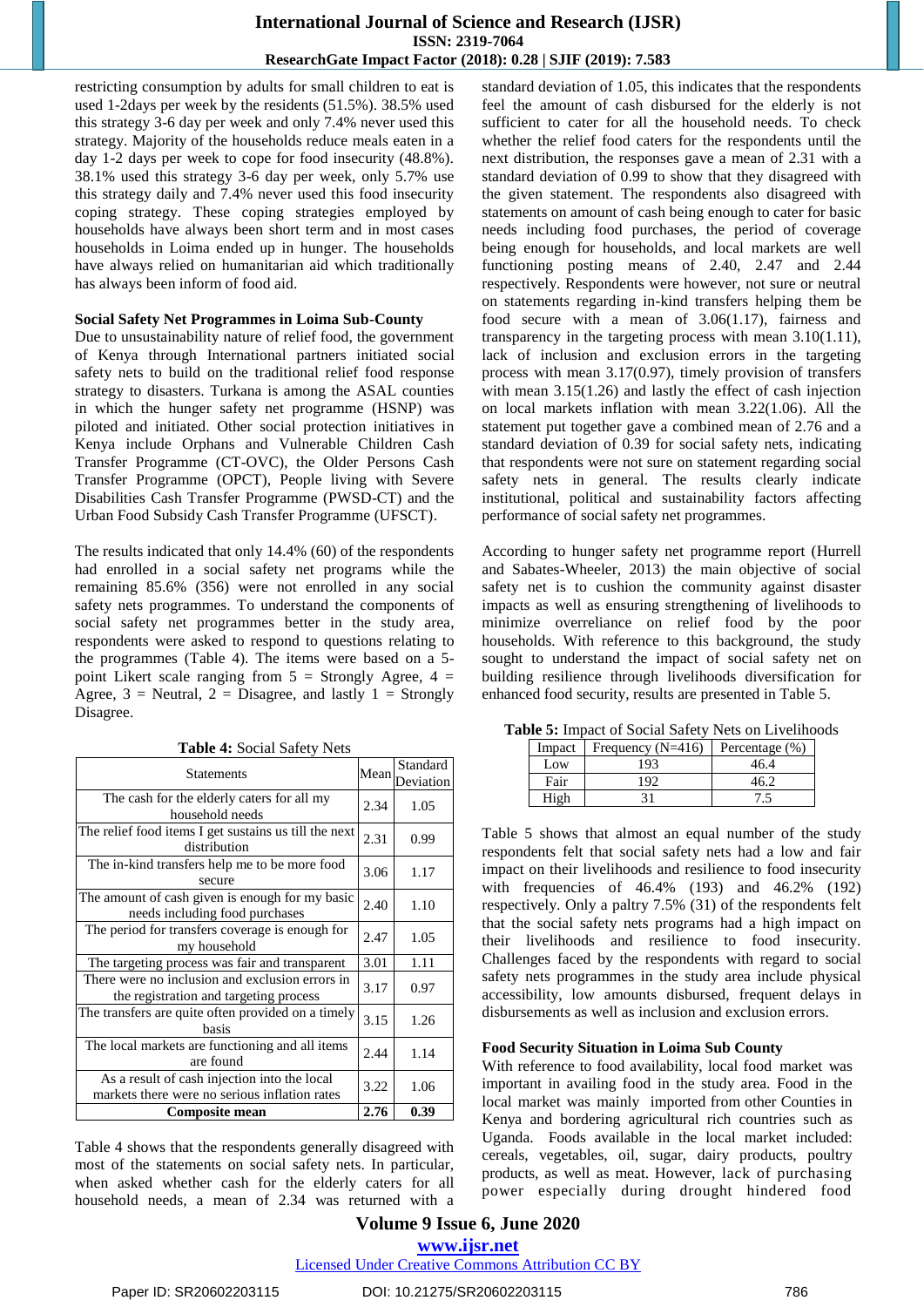access in majority of the households.

To further understand the magnitude of the food security status in the sub-county, a number of in-depth questions were posed to the respondents. They were asked to state their level of agreement or disagreement with the various statements on food (Table 6). A scale of: Never, Rarely, Sometimes, Often, and Always was used to understand the magnitude of food security/ food insecurity among the study households.

**Table 6:** Statements on magnitude of Food Security/Food insecurity

| <b>Statements</b>                                                                                                        | Mean  | Standard<br>Deviation |
|--------------------------------------------------------------------------------------------------------------------------|-------|-----------------------|
| In the past month, how often did you or any HH<br>member go to sleep at night hungry?                                    | 4.15  | 1.13                  |
| In the past month, how often did you worry that<br>your HH would not have enough food?                                   | 4.05  | 1.13                  |
| In the past one month how often has your<br>household disposed of productive assets to meet<br>basic needs such as food? | 3.30  | 1.14                  |
| In the past one month how often has the<br>household relied on food assistance from external<br>sources?                 | 4.14  | 0.93                  |
| In the past one month how often do you rely on<br>market as the main source of food                                      | 3.32  | 1.01                  |
| <b>Composite mean</b>                                                                                                    | 3.792 | 1.068                 |

Results on Table (6) indicate that on average the respondents indicated that sometimes they had to sleep hungry at night within the past one month (mean=2.65, SD=1.13), they worried that their household would not have enough food (mean=3.05, SD=1.13), their household had to dispose of productive assets to meet basic needs such as food (mean=2.80, SD=1.40), their household relied on food assistance from external sources (mean=3.14, SD=0.93) and they relied on market as the main source of food (mean=3.32, SD=1.01).

#### **Food Consumption Score**

Food consumption scores were calculated for the households in the study using the food consumption frequency and the weights for each food categories. The food consumption score was categorised in poor (1-21), borderline (21.5-35) and acceptable (>35) (Table 7).

**Table 7:** Household Food Consumption Score

| <b>Food Consumption Status</b> | Percentage (%) |
|--------------------------------|----------------|
| Poor                           | 48.97          |
| Borderline                     | 29.23          |
| Acceptable                     | 21.79          |
| Total                          |                |

According to the result in Table 7, 48.97% of the households in Loima Sub-County have poor food consumption status with only 21.79% having acceptable food consumption status. This can be attributed to high poverty index exacerbated by high prevalence of food insecurity, drought and conflict. The pastoralism form of livelihood in Loima is frequently affected by droughts, flash floods, cattle rustling and livestock diseases. With effect on livelihoods, households remain depending on relief food for their survival. Sometimes relief foods received are less

nutritiously dense food with low kilocalorie thus majority of the households recording poor food consumption status.

#### **Dietary Diversity Score**

Dietary diversity score showed that cereals and oil formed the main part of households" staple daily diet in Loima Sub-County. Fruits, vegetables and fish were least consumed. Other food consumed in the study area include dairy products, and meat (Table 8).

|  |  |  |  | <b>Table 8:</b> Main Diet Consumed |
|--|--|--|--|------------------------------------|
|--|--|--|--|------------------------------------|

| Food Group                     | Percentage (%) |
|--------------------------------|----------------|
| Main Staples (Cereals and oil) | 49 %           |
| Dairy products                 | 12%            |
| Meat/Fish                      | 27%            |
| Vegetables                     | 9%             |
| Fruits                         | 3%             |
| Total                          | 100            |

From Table 8, high consumption of cereals and oil is attributed to the relief food supplied to the community. Loima is in a drought stricken area thus relief food is among the strategies used to support food security in the study area. Low consumption of fruits and vegetables can be explained by the harsh climatic condition that does not favour growing of fruits and vegetables. However, from the FGDs, members stated that these products were available in the local market although their prices were unaffordable to most of the locals.

#### **Correlation between social safety nets and performance of food security projects**

To find the link between social safety net programmes and performance of food security projects a correlation analysis of the variables was conducted to check the direction and magnitude of the relationship. The results of the correlation analysis are presented on Table 9.

| performance of food security projects |                                                                              |  |
|---------------------------------------|------------------------------------------------------------------------------|--|
|                                       | Amount Quantity<br>of cash of food Mediatin<br>$t$ wanafawa $t$ wanafawa $t$ |  |

**Table 9:** Correlation between Social safety nets and

|                      |                                                           | Amount<br>of cash<br>transfers | Quantity<br>of food<br>transfers | Mediating<br>features |
|----------------------|-----------------------------------------------------------|--------------------------------|----------------------------------|-----------------------|
| of food              | <b>Performance Pearson Correlation</b><br>Sig. (2-tailed) | 0.0807<br>0.1004               | $0.3083*$<br>0.000               | $0.219*$<br>0.000     |
| security<br>projects | N                                                         | 420                            | 420                              | 420                   |

Table 9 shows that both quantity of food transfers and mediating features are positively and significantly correlated with performance of food security projects in Turkana County since their p-values are less than 0.05. In terms of the magnitude, mediating features is weakly correlated but quantity of food transfers is moderately correlated. Amount of cash transfers is not significantly correlated with performance since its p-value is greater than 0.05. As correlation does not imply causation, a regression analysis was conducted to verify which variable causes performance. To this, study hypothesis was tested.

## **Hypothesis**

 $H<sub>0</sub>$ : Social safety nets do not significantly influence the performance of food security projects.

# **Volume 9 Issue 6, June 2020**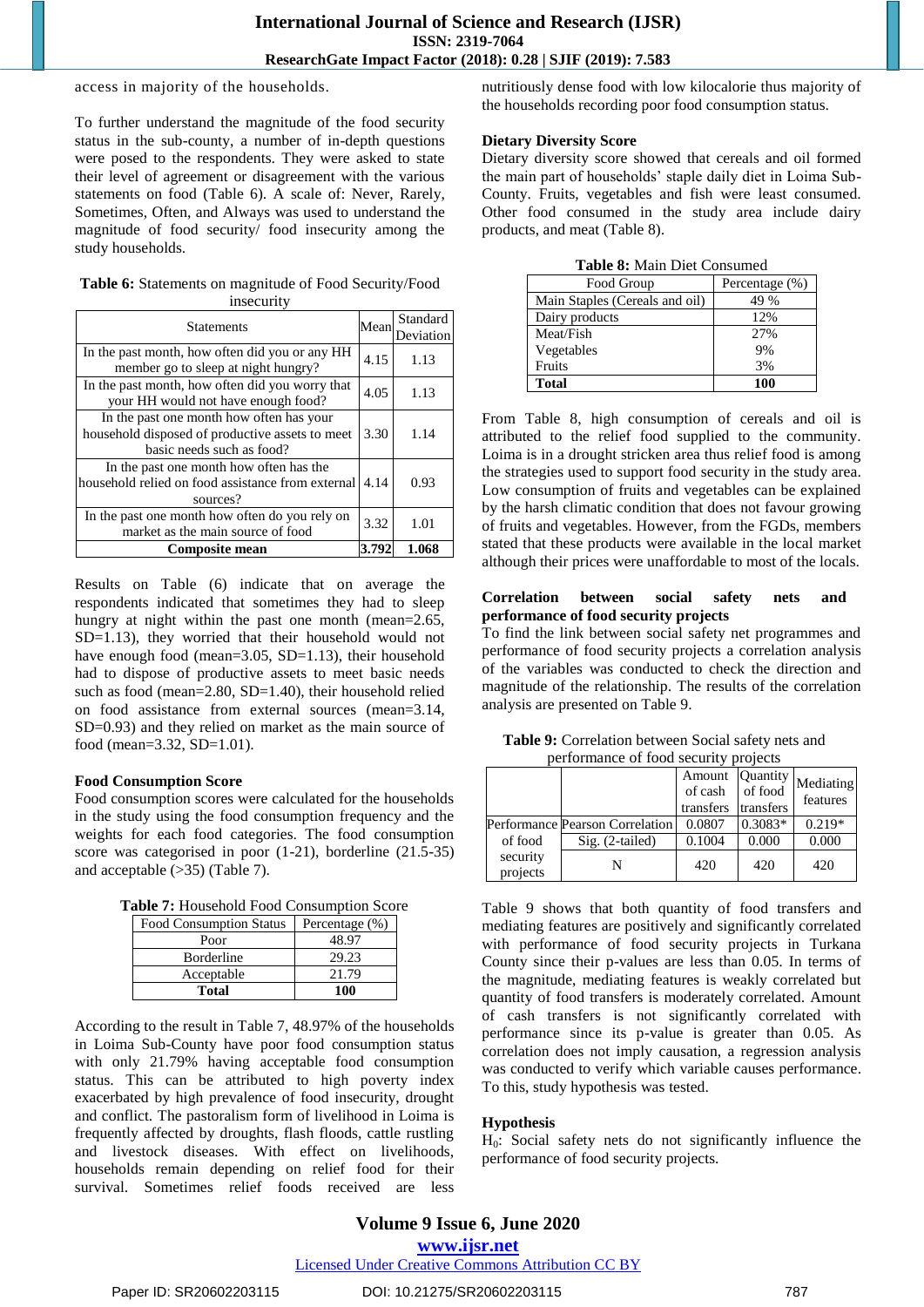#### **Regression model**

The mathematical model that was used for testing the null hypothesis was as follows:

Social safety nets  $= f$  (food security projects)

 $Y = f(X_2, \varepsilon)$ 

 $Y = \beta_0 + \beta_2 X_{2} + \epsilon$ 

Where

 $Y =$  Performance of food security projects

 $X_2$ = Social safety nets

 $β<sub>o</sub> = Constant term$ 

 $\beta_2$  = Beta Coefficient

Social safety nets programmes were measured using three variables; Amount of cash transfers (ACT), Quantity of food transfers (QTF) and Mediating features (MF). Using ordinary least squares model, the data was regressed and results presented in Table 10:

**Table 10:** Regression on Social Safety Nets and Performance of food Security Projects

| <b>Model Summary</b>                |       |          |          |                 |  |
|-------------------------------------|-------|----------|----------|-----------------|--|
| Model                               | R     |          | Adjusted | Std. Error      |  |
|                                     |       | R square | R Square | of the Estimate |  |
|                                     | 0.203 | 0.1817   | 0.1757   | 0.75465         |  |
| Predictors: (Constant) ACT, OTF, MF |       |          |          |                 |  |

| <b>ANOVA</b>                                              |                |     |             |       |  |  |  |
|-----------------------------------------------------------|----------------|-----|-------------|-------|--|--|--|
| Model                                                     | Sum of squares | Df  | Mean Square | F     |  |  |  |
| Regression                                                | 52.09          |     | 17.36       | 30.49 |  |  |  |
| Residual                                                  | 234.64         | 412 | 0.57        |       |  |  |  |
| Total                                                     | 286.72         | 415 |             |       |  |  |  |
| Dependent Variable: Performance of Food Security Projects |                |     |             |       |  |  |  |
| Predictors: (Constant) ACT, OTF, MF                       |                |     |             |       |  |  |  |

| <b>Coefficients</b>       |              |             |                             |       |       |  |
|---------------------------|--------------|-------------|-----------------------------|-------|-------|--|
| Model                     |              |             | Standardized Unstandardized |       | Sig.  |  |
|                           | Coefficients |             | Coefficients                | t     |       |  |
|                           | в            | Std.        | <b>Beta</b>                 |       |       |  |
|                           |              | Error       |                             |       |       |  |
| (Constant)                |              | 3.415 0.169 |                             | 20.24 |       |  |
| Amount of cash            |              | 0.471 0.067 | 0.513                       | 7.06  |       |  |
| transfers                 |              |             |                             |       |       |  |
| Quantity of food          |              | 0.381 0.067 | 0.423                       | 5.69  |       |  |
| transfers                 |              |             |                             |       |       |  |
| <b>Mediating features</b> | 0.217        | 0.074       | 0.259                       | 2.95  | 0.003 |  |

From Table 10 it is observed that  $r = 0.203$ , an indication that there was a weak positive correlation between social safety nets and performance of food security projects in Loima Sub County. The adjusted  $R^2 = 0.1757$  implied that social safety nets explained 17.57% of the variation of performance of food security projects while the other percentage was explained by other variables different from social safety nets. All the variables of social safety nets were statistically significant since their p-values were less than 0.05.

The implication for this was that amount of cash transfers, quantity of food transfers and mediating features were important explanatory variables for performance of food security projects in Loima Sub County. In terms of the magnitude, amount of cash transfers was the superior variable with a Beta coefficient of 0.471, followed by quantity of food transfers with Beta of 0.381 and finally mediating features with a Beta coefficient of 0.217.

The composite indicator of social safety nets was statistically significant the F –Statistic,  $(F = 30.49)$  had a p value of less than 0.05. This was an indication that there was a statistically significant relationship between social safety nets and performance of food security projects. In respect of this, the null hypothesis that was being tested was rejected and conclude that social safety nets programmes have significant influence on the performance of food security projects in Loima Sub County. This is illustrated by the following summative equation and summarized in Table 11.  $Y=3.415+0.471ACT+0.381OTF+0.217MF$ Where:

|  | Performance of food security projects |  |  |  |
|--|---------------------------------------|--|--|--|
|--|---------------------------------------|--|--|--|

**ACT** = Amount of cash transfers

OTF = Quantity of food transfers

МF = Mediating features

|  |  | Table 11: Summary of Hypothesis Testing - Results |  |  |
|--|--|---------------------------------------------------|--|--|
|--|--|---------------------------------------------------|--|--|

| Obiective                                                                       | <b>Hypothesis</b>                    | Results             | <b>Resulting Model</b> | Conclusion |
|---------------------------------------------------------------------------------|--------------------------------------|---------------------|------------------------|------------|
| To determine the extent to which social   Social safety nets have a significant |                                      | Adjusted            | $Y = 3.415+$           | Reject the |
| safety nets influences performance of                                           | influence on the performance of food | $R2 = 0.1757$       | $0.471$ ACT+           | null       |
| food security projects in Turkana                                               | security projects in Turkana County, | $F = 30.49$         | $0.381QTF + 0.217MF$   | hypothesis |
| County, Kenya.                                                                  | Kenva.                               | $P = 0.000 < 0.005$ |                        |            |

# **6. Discussion of Findings**

Results shows that there was a statistically significant relationship between social safety nets and performance of food security projects. In respect of this, the study concluded that social safety nets programmes have significant influence on the performance of food security projects in Loima Sub County. Social safety net variables analyzed for this study include: amount of cash transfers, quantity of food transfers as well as mediating features. The results show that all the three study variables had weak positive correlation with performance of food security projects in Loima Sub-County.

With reference to amount of cash transfer, the findings of this study corresponds with literature on hunger safety net programme in arid and semi-arid counties of Kenya which show that on average beneficiaries used to receive 4,900 Kenya Shillings which is approximately \$50. The amount was received after every two months which means beneficiaries went home with \$ 25 every month, coupled with high rate of inflation the amount seems unsustainable for building resilient livelihoods. Studies have shown that the transfer helped households to purchase consumable goods but did not increase the ownership of productive assets

## **Volume 9 Issue 6, June 2020 www.ijsr.net**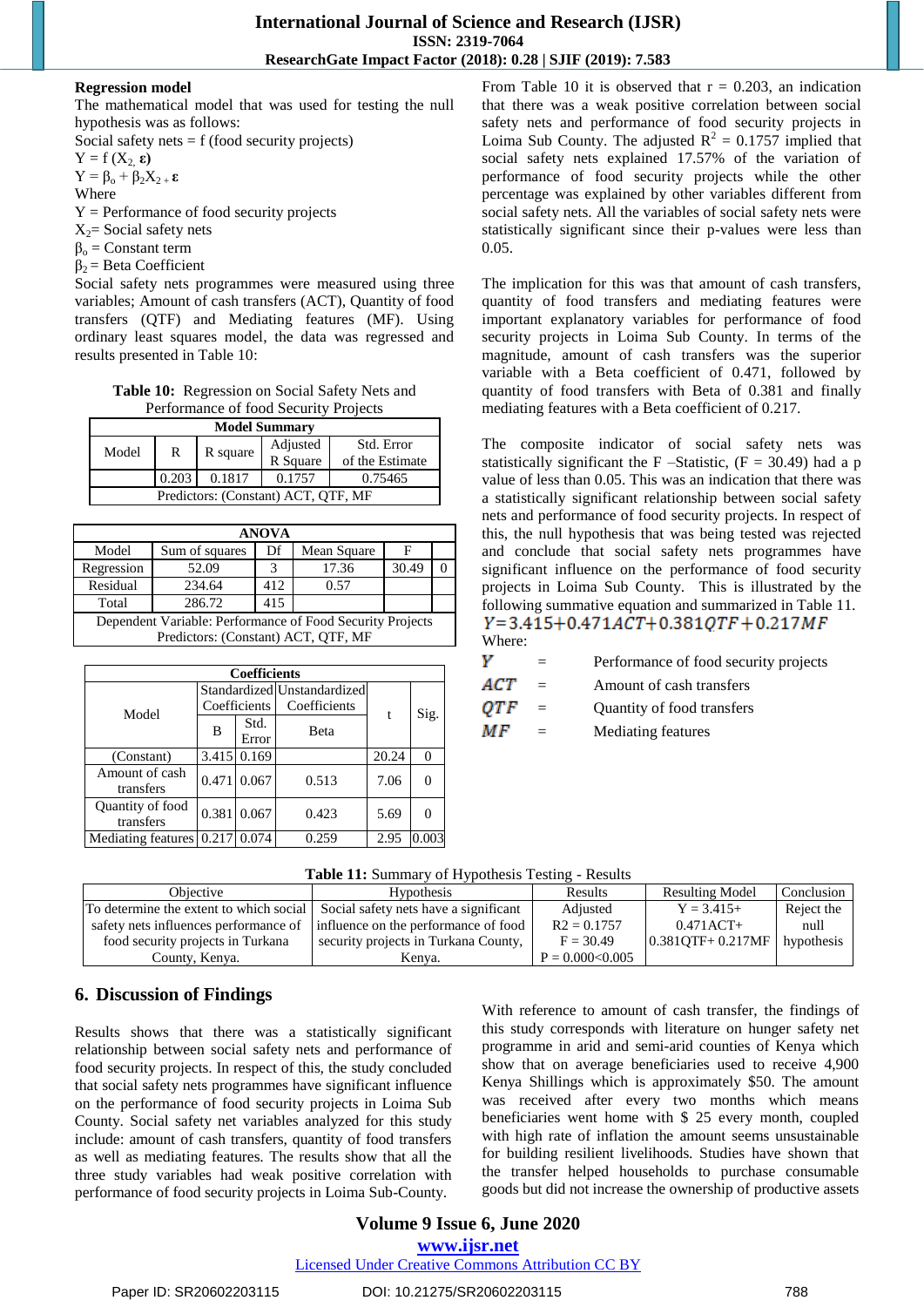(Merttens et al. 2013). On their analysis of hunger safety net programme in Kenya, Merttens et al., (2013) discovered that the pilot program had reduced poverty significantly: beneficiaries were 10% less likely to fall into the bottom national decile of wealth. However, there was no significant increase in dietary diversity or improvement in child nutrition. Households were able to retain livestock, though they do not seem to have accumulated non-livestock assets.

Loima is located at the periphery Arid and semi-arid boarder of Kenya, food availability is influenced by several factors among which include climatic and related disasters as well as poor infrastructure. During droughts the food market system usually collapse thus the favourable social safety net programmes initiated entail food aid. This explains why quantity of food received was more significant on food security in the area. However, study studies have shown that food aid approach is short term and does not promote opportunities for households to find sustainable means to become less vulnerable and more capable to establish and maintain livelihoods (Thakur, 2009, (FAO, 2015). This explains the need by the government of Kenya to invest in infrastructure such as roads, water, electricity and markets to act as stimuli for development in the study area. Such investments will create an avenue for livelihood diversification from the traditional pastoralism hence reduced overreliance on relief food.

Mediating features that influenced social safety net programmes on food security in the study area included: targeting mechanist, institutional coordination of the programme as well as both local and national politics. From the study findings, sometimes targeting of beneficiaries was faced with irregularities of inclusion and exclusion errors for example as people who were not poor and who did not meet the selection criteria were sometimes selected. There was evidence of involvement of political leaders in influencing locations and sometimes selection and distribution process. Other mediating features that need to be addressed by implementing institutions include: lost or stolen of payment token, an agent refusing to pay out the full cash grant amount, excessive distance to the pay point as well as death of a beneficiary. These mediating feature explain the need for the adoption of grievance mechanisms for social safety net programmes in order to address the fundamental features. Oversees Development Institute (2013) in their study on "beneficiary and community perspectives on the Basic Social Subsidy Programme in Mozambique" found out that when rights based approach was included in the cash transfers, participants felt empowered and safe to raise concerns without fear of their beneficiary status being in jeopardy. They also developed entitlement to social assistance support rather than viewing cash grants as a gift.

## **7. Conclusions**

Based on the findings, the study concludes that social safety nets have influence on community resilience and performance of food security projects in Loima Sub County. More specifically, the following conclusions are made:

a) Although social safety nets programmes were helping to cushion against short term food shortages in the study area, they were not sufficient to cover every vulnerable household.

- b) The amount of cash transferred helped vulnerable households to purchase consumable goods but did not enhance livelihood diversification through ownership of productive assets.
- c) The study area experienced frequent failure of market systems due to frequent disasters as well as underdevelopment of infrastructure. The local markets were not fully functional and remained fragile and vulnerable to climate and economic shocks. The transfers often created a spike in prices due to demand outstripping supply. Thus social safety net if not linked with other development programs for market support is insufficient to address community resilience and food insecurity in long-term.

# **8. Recommendations**

Based on the findings of the study, the following recommendations were made:

- With the study findings clearly showing weak positive correlation between the amount of cash disbursed and performance of food security, there is need to redesign the approach for the cash disbursed to be used only as incentive for households to involve in other livelihoods to boost food security and not for direct consumption. This will motivate households to accumulate other nonlivestock based assets hence build their resilience capacity to food insecurity during droughts and other common hazards in the area.
- b) The study findings indicated a weak distorted market in the study area during drought which makes the cash transfer ineffective thus overreliance on humanitarian food aid. The study proposed investment of infrastructure such as roads, electricity, water and modern market facilities to act as a catalyst for food market development through growth and expansion of trade.
- c) Mediating features such as loss of payment token, an agent refusing to pay out the full cash grant amount, excessive distance to the pay point as well as death of a beneficiary hindered successful implementation of the programme. The study therefore recommends adoption of both top-down as well as bottom-up approaches in designing grievance management mechanisms. This will help in understanding of unique households' challenges with reference to the program implementation hence they will feel part of the program and not mere beneficiaries.
- d) Regular market assessments to determine the amount of transfers is key to ensure commodity price stability as well as improve the livelihoods of the local people. Timeliness of the transfers needs to be strengthened and beneficiary targeting must be open, transparent and inclusive as much as possible.

# **References**

[1] Alderman, H and Hoddinott, J. (2007). Growth promoting social safety nets. Available at www.ifpri.org/sites/default/files/publications/oct63ch2 0.pdf).

# **Volume 9 Issue 6, June 2020**

**www.ijsr.net**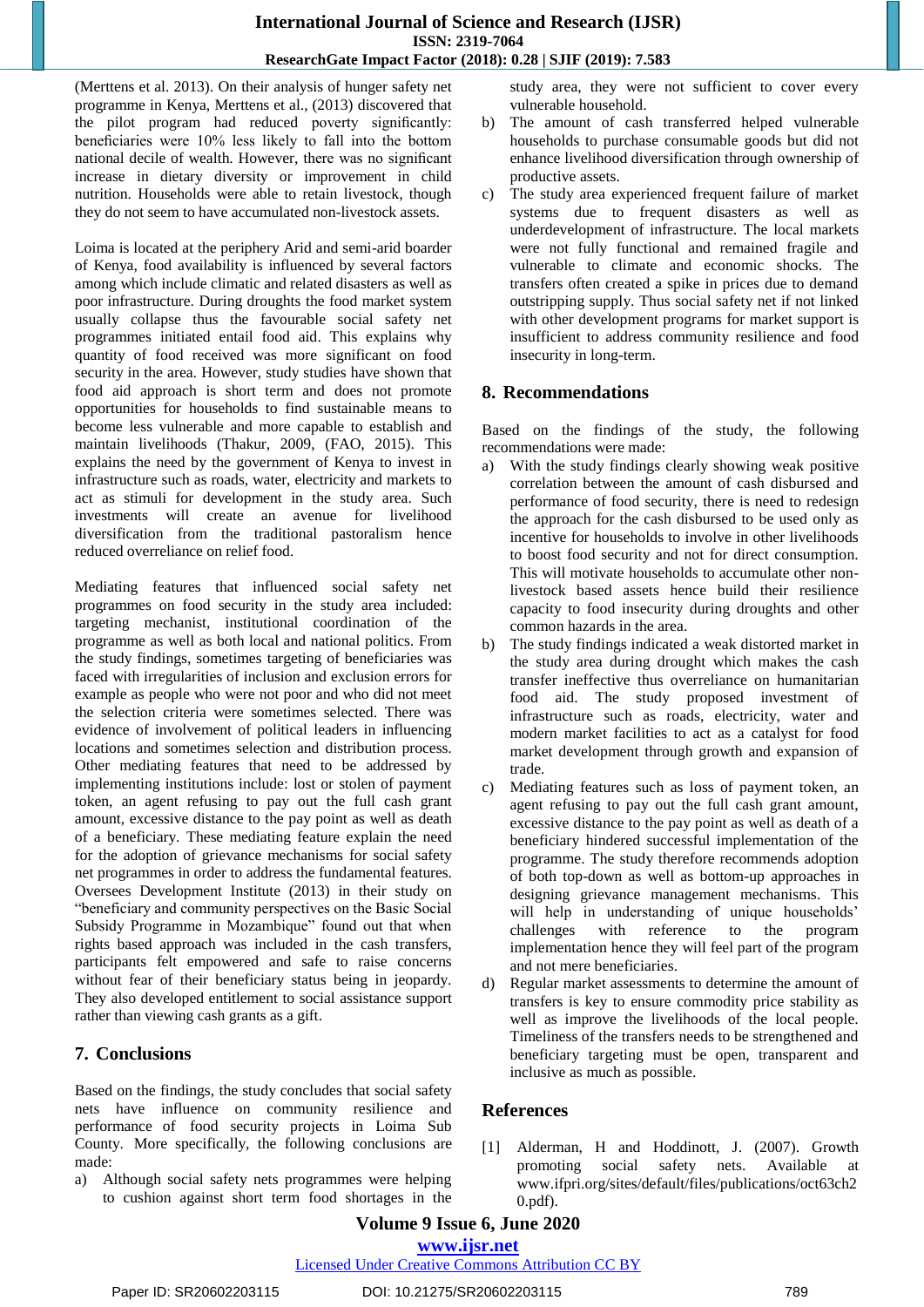- [2] Alderman, H. and Yemtsov, R. (2013). How can safety nets contribute to economic growth? http://wber.oxfordjournals.org/content/early/2013/05/3 1/wber.lht011.full.pdf+html.
- [3] Brunson, J. (2017). Maternal, newborn, and child health after the 2015 Nepal earthquakes: an investigation of the long-term gendered impacts of disasters. *Maternal and child health journal*, *21*(12), pp.2267-2273.
- [4] Chitonge, H. (2012). Social protection challenges in sub-Saharan Africa: 'rethinking regimes and commitments'. African studies, 71(3), pp. 323-345.
- [5] De Silva, S. (1982). The political economy of underdevelopment. London: Routledge & Kegan Paul.
- [6] Dercon, S. (2002). Income risk, coping strategies and safety nets. The World Bank Research Observer 17(2), pp. 141-166.
- [7] Desai, R. M. (2007). The political economy of poverty reduction: Scaling up antipoverty programs in the developing world. Washington, DC: The Brookings Global Economy and Development.
- [8] Devereux S. (2002), Can social safety nets reduce chronic poverty? *Development policy review,* 20 (5), pp. 657-675.
- [9] Devereux, S. and Cipryk, R. (2009). Social Protection in Sub-Saharan Africa: A Regional Review.
- [10] Devereux, S., Baulch, B., Hussein, K., Shoham, J., Sida, H., & Wilcock, D. (2004). Improving the analysis of food insecurity: Food insecurity measurement, livelihoods approaches and policy: Applications in FIVIMS: Food Insecurity and Vulnerability Information and Mapping Systems (FIVIMS) Secretariat, Food and Agriculture Organization of the United Nations.
- [11] Devereux, S., Sabates-Wheeler, R.,Tefera, M., and Taye, H. (2006). "Ethiopia"s Productive Safety Net Program (PSNP): Trends in PSNP Transfer within Targeted Households (Final Report)." Institute of Development Studies. https://www.ids.ac.uk/ files/PSNPEthiopia.pdf.
- [12] Ellis, F., Devereux, S., and White, P. (2009). Social Protection in Africa. Cheltenham: Edward Elgar.
- [13] FAO (2015). The state of food insecurity in the world. Meeting the 2015 international hunger targets: taking stock of uneven progress. Available at <http://www.fao.org/3/a-i4646e.pdf> .
- [14] Fitzgibbon, C. (2014). HSNP Phase II Registration and Targeting Lessons Learned and Recommendations.
- [15] Food and Agriculture Organization. (2000). The state of food insecurity in the world. Rome, Italy: FAO.
- [16] Garcia, M. and. Moore, C.M.T (2012). The Cash Dividend: The Rise of Cash Transfer Programs in Sub-Saharan Africa. Washington: The World Bank.
- [17] Gentilini, U. and Omamo, S.W. (2011). Social protection: exploring issues, evidence and debates in a globalizing world. *Food Policy*, 36(3), pp. 329-340.
- [18] Heale, R., and Twycross, A. (2015). Validity and reliability in quantitative studies. *Evidence- based nursing*, ebnurs-2015.
- [19] HelpAge International (2006). Social Cash Transfers for Africa: A Transformative Agenda for the 21st

Century. Intergovernmental Regional Conference Report, Livingstone, Zambia, 20-23 March 2006.

- [20] Hurrell, A. and Macauslan, I., 2012. The political implications of cash transfers in sub-Saharan Africa: shaking up the social system. *Public management review*, 14(2), pp. 255-272.
- [21] Hurrell, A., and Sabates-Wheeler, R. (2013). Kenya Hunger Safety Net Programme Monitoring and Evaluation Component: Qualitative Impact Evaluation Final Report: 2009–2012. Oxford: Oxford Policy Management.
- [22] Hurrell, A., and Sabates-Wheeler, R. (2013). Kenya Hunger Safety Net Programme Monitoring and Evaluation Component: Qualitative Impact Evaluation Final Report: 2009–2012. Oxford: Oxford Policy Management.
- [23] Ikiara, G.K., (2009). Political Economy of Cash Transfers in Kenya. Available at: http://www.odi.org/sites/odi.org.uk/files/odiassets/publications-opinion-files/5749.pdf.
- [24] ILO and WHO (2009). The Social Protection Floor. Geneva.
- [25] International Livestock Research Institute (ILRI, 2009). Expanding livestock insurance Coverage in Turkana County.
- [26] Kabare, K. M. (2015). Social Protection in Kenya: The Use of Cash Transfer Programmes in Progressively Addressing Poverty and Vulnerability. Unpublished Master"s Thesis Linnaeus University, Sweden.
- [27] Kareithi, J.N. (2010), "Declining social capital and vulnerability to livelihood risks in Turkana district, Kenya". *Journal of the Institute of African Studies*, Vol. 11, pp. 33-46.
- [28] Khan, S. and Arefin, T, M. (2013). Safety Net, Social Protection, and Sustainable Poverty Reduction: A Review of the Evidences and Arguments for Developing Countries. *IOSR Journal of Humanities and Social Science* 15 (2), pp. 23-29.
- [29] Khuda, B. (2011). Social Safety Net Programs in Bangladesh: A Review. *Bangladesh Development Studies*, XXXIV (2): 87-108.
- [30] Lipton, M. (1997) 'Editorial: Poverty Are there Holes in Consensus?" *World Development* 25(7), pp.1003-7.
- [31] Maxwell, S and Smith, M. (1992). Household food security: A conceptual review. Available at http://www.ifad.org/hfs/tools/hfs/hfspub/hfs\_1.pdf.
- [32] Mertens, D. M. (2014). Research and evaluation in education and psychology: Integrating diversity with quantitative, qualitative, and mixed methods. Sage publications.
- [33] Merttens, F., Hurrell, A., Marzi, M., Attah, R., and Farhat, M. (2013). "Kenya Safety Net Programme Monitoring and Evaluation Component."
- [34] Moges, A. G. (2013). The political economy of poverty reduction. *International Journal of African Development*, 1(1), 19-39.
- [35] National Drought Management Authority (2015). The Hunger Safety Net Programme. Available at: http://www.hsnp.or.ke/index.php/component/content/a rticle?id=33.

## **Volume 9 Issue 6, June 2020**

## **www.ijsr.net**